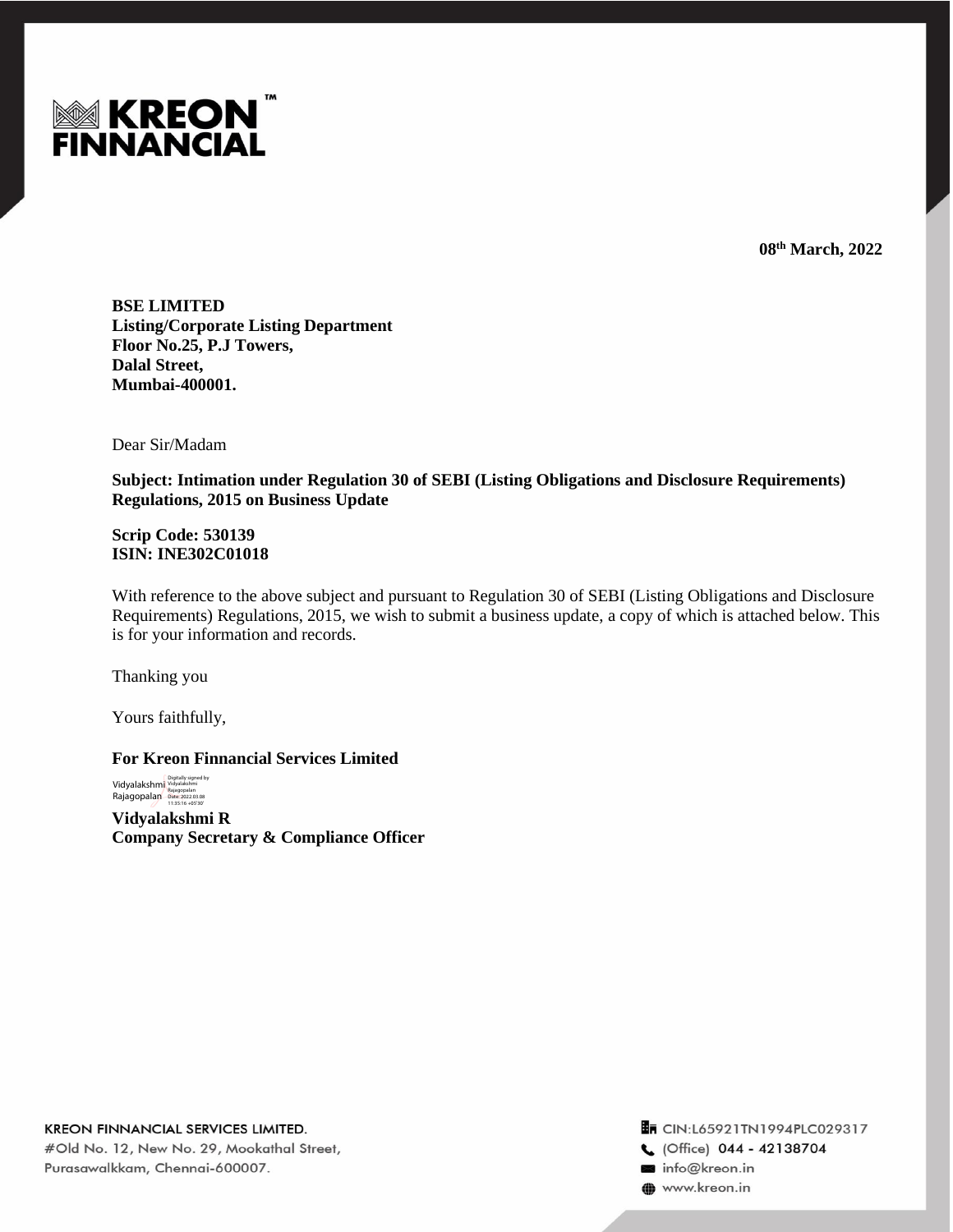



Kreon Finnancial Services Limited is a BSE Listed Company (**BSE Code**: KREONFIN; **Scrip Code: 530139**) established in the Year 1994

# **Our Commitment to be a Company which……**

- $\triangleright$  Thinks big and always pushes past the set goals.
- ➢ Works consistently, in a motivated and strategic manner.
- ➢ Has a vision to empower students with its top-quality product and service.
- ➢ Encourages a culture of "Results" not "Reasons".



# **Building a collective sustainable future**

**Environment -** Committed to environmental stewardship by responsible business conduct.

**Social -** Investing in stakeholders relationships through transparent, ethical and equitable initiatives.

**Governance -** Ensuring robust governance mechanism through accountability, compliance and oversight.

## **En CIN:L65921TN1994PLC029317** C (Office) 044 - 42138704 info@kreon.in www.kreon.in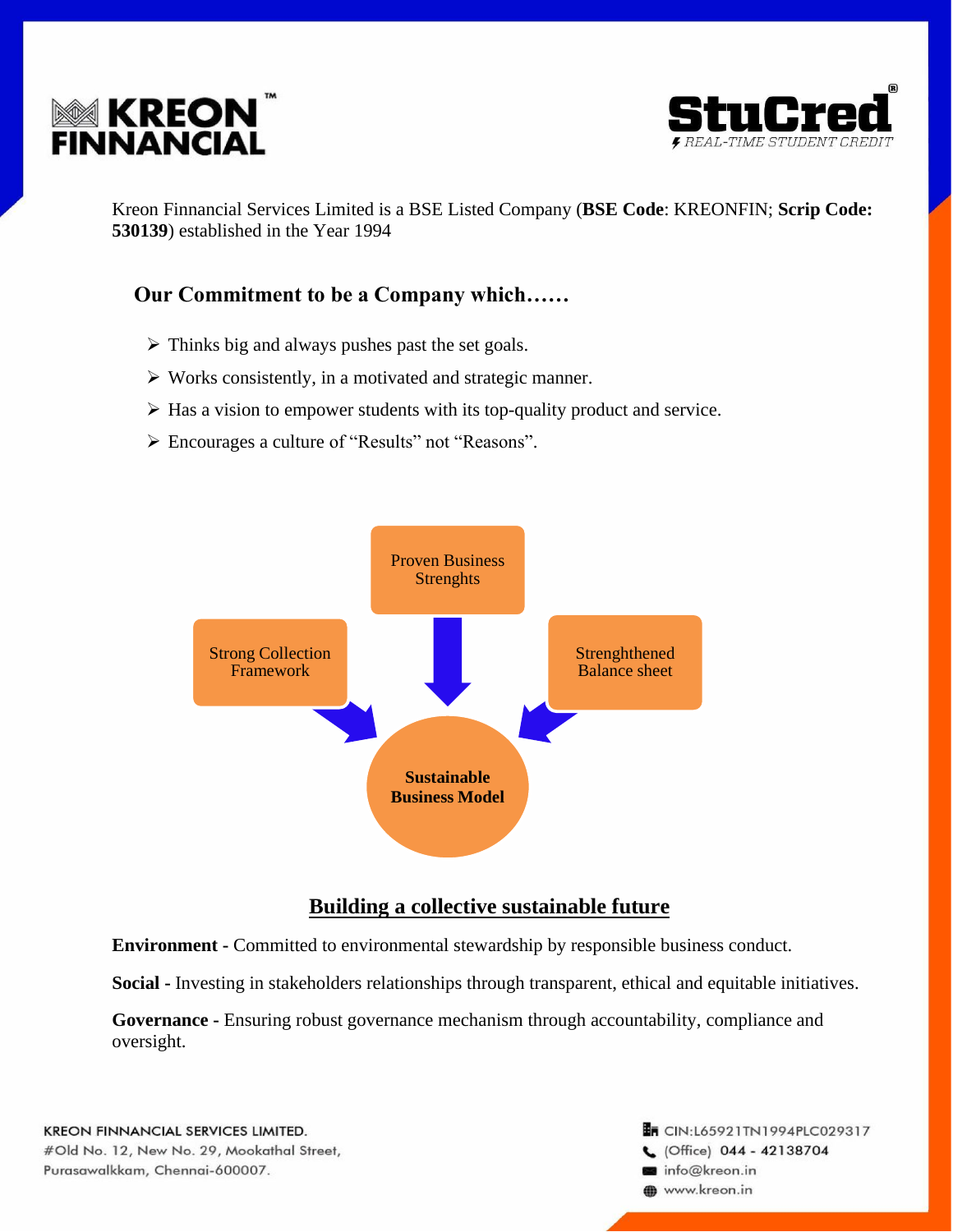



# **Feb'22-Feb'21 Comparison (Y-O-Y Growth)**

**StuCred** records stellar growth in Feb'22 against Feb'21, combined with scale up of lending business. We are so glad to share our achievement that with the great efforts of our team, now our platform has recorded 2 Lakhs registered users, with a presence across all states of India. However, surviving through the on-going pandemic, our company has executed good all-round performance in terms of revenue and growth Y-O-Y as depicted below

- $\triangleright$  During the month of February-2022 we have seen a growth of 277% in number of loans disbursed against the month February-2021 in the previous year
- ➢ Revenue during February-2022 increased by 386% compared to the corresponding month in the previous year.
- ➢ Value of disbursements during February- 2022 has recorded a growth of 304% compared to the corresponding month in the previous year.

## **Update on performance of February-2022**

 $\triangleright$  Despite the impact of omicron over a short period of time, we managed to achieve consistent average growth in terms of loans disbursed and revenue in Feb'22 compared to the previous month Jan'22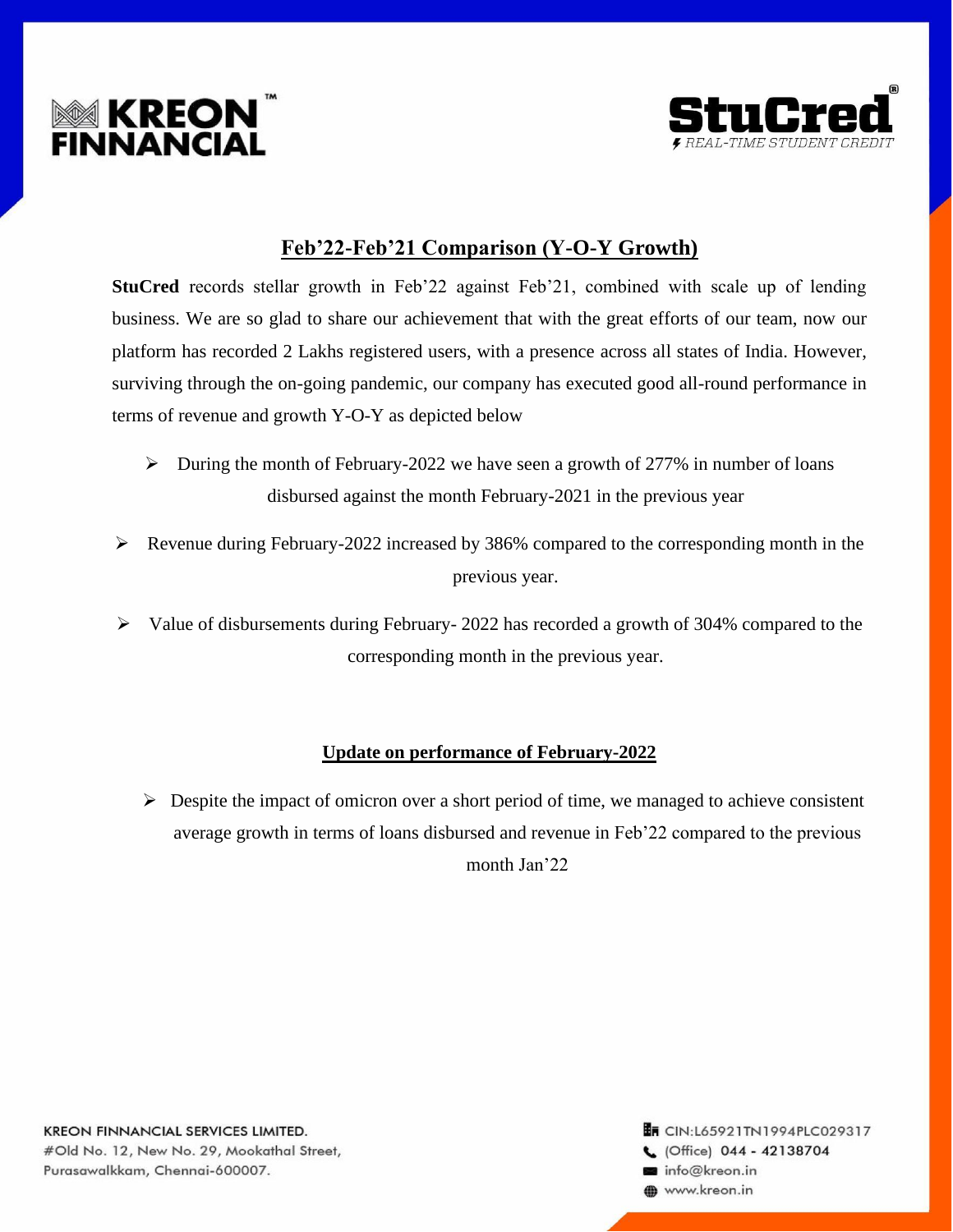



## **Continued to mount in the growth of Revenue and Value of disbursements**



**Focus on lending leads to massive scale up in Y-O-Y growth as lending products register 4 times higher growth in volumes:** Number of Loans disbursed through our platform increased by 277% Y-O-Y in Feb'22, depicting a significant growth in the performance of the Company.



KREON FINNANCIAL SERVICES LIMITED. #Old No. 12, New No. 29, Mookathal Street, Purasawalkkam, Chennai-600007.

#### **En CIN:L65921TN1994PLC029317** C (Office) 044 - 42138704 info@kreon.in www.kreon.in